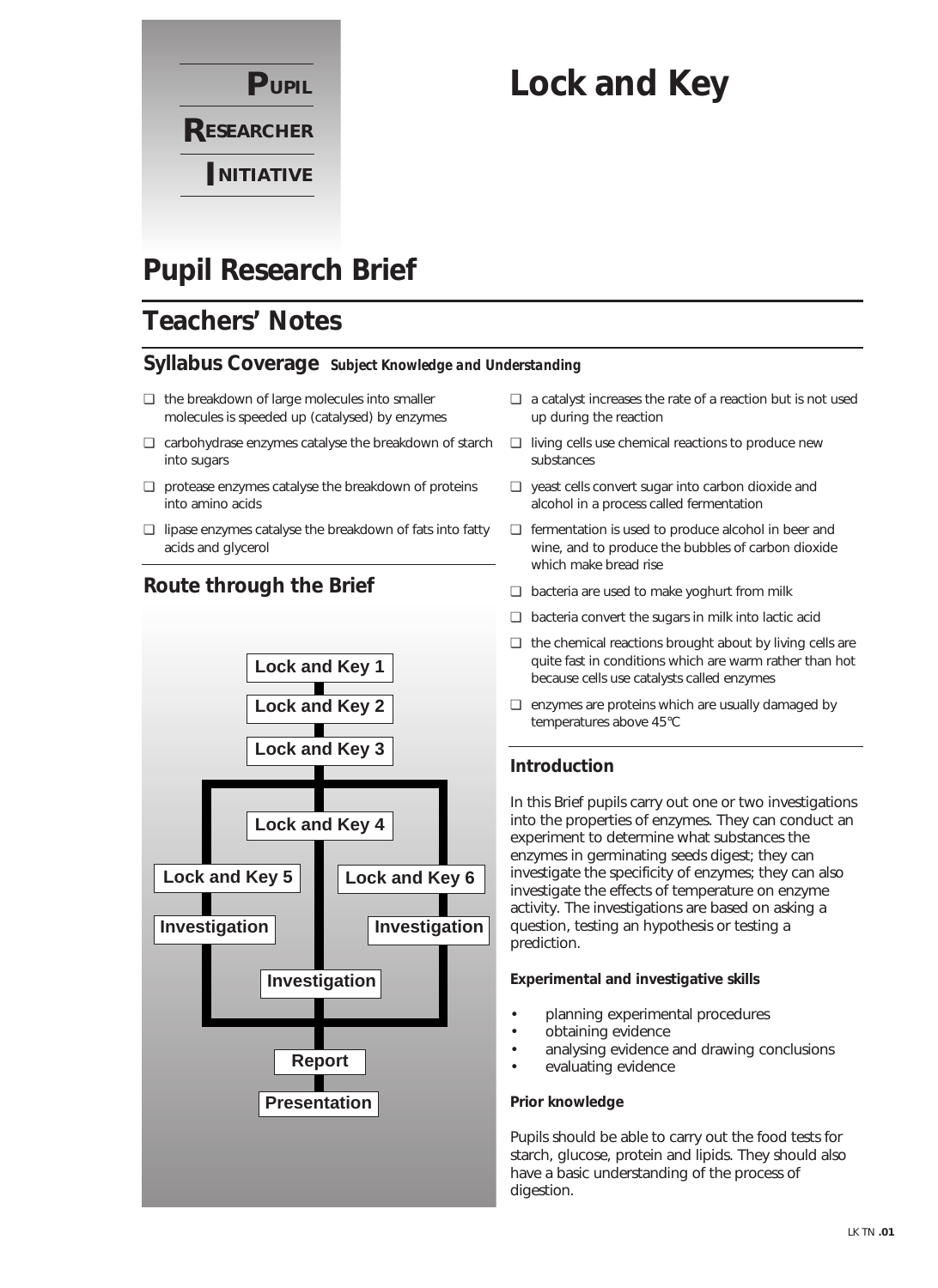# **Teachers' Notes continued**

### **Running the Brief**

### **Pupil grouping**

Pupils could work in a number of groupings during this Brief. Suggestions are:

| Initial briefing                                       | whole class: teacher<br>introduces topic and sets<br>the context for the<br>activities                                       |
|--------------------------------------------------------|------------------------------------------------------------------------------------------------------------------------------|
| Background papers<br>Lock and Key 1 and 2              | individual or pairs                                                                                                          |
| Carrying out<br>investigation<br>Lock and Key 4,5 or 6 | pairs, threes or fours<br>(depending on equipment<br>availability)                                                           |
| Analysis of results                                    | pairs, threes or fours, or<br>individually if the work is<br>to be assessed                                                  |
| Communication                                          | compilation of written<br>reports (individual or small<br>groups). Small group<br>presentation to whole<br>class (optional). |

### **Timing**

The Brief should take about 1.5 hours for reading background information and doing one investigation. You may however decide that pupils should tackle more than one investigation. Extra time will most probably be needed to write up individual investigation reports if these are to be used for examination assessment purposes. Optional follow-up or extension work may add 1 - 2 hours to the teaching time.

### **Activities**

This Brief does not require the pupils to get into role. Pupils should be issued with the **Study Guide**, which provides them with a summary of what they should produce as they work through the Brief. It can also be used as a checklist so that they can monitor their own progress.

The teacher should then issue the first two background information papers, **Lock and Key 1** and **2**. These papers are intended to provide useful background information on enzymes, their properties and uses. They also provide stimulus material to lead into the investigative work on enzymes.

If time is available pupils could tackle all three investigations which are based on: asking a question (**Lock and Key 4**); testing an hypothesis (**Lock and Key 5**) or testing a prediction (**Lock and Key 6**). It is suggested that different groups tackle a different investigation and present their findings to the whole class.

In order to plan their experiments the pupils may be issued with the **Investigation Flowchart** (see General Teacher's Notes). Pupils can use this flowchart to help them plan their investigations. Since pupils are asked to devise their own experiment, they may require guidance on what it is possible to do with the equipment available in a school laboratory. It may be useful to set out a bench with a range of materials and apparatus and ask pupils to select only from these the equipment they will use to carry out their investigations.

### **Investigation details**

After reading through the background papers, Lock and Key 1 and 2, pupils can be given their respective sheet, Lock and Key 4, 5 or 6. They can also be given a copy of the Investigation Flowchart and/or **Lock and Key 3** (*Steps in an investigation*) to help them with their planning.

*Lock and Key 4*: a group of pupils could investigate the digestive effect of the enzymes extracted from germinating seeds on starch, protein and fat. The question posed in Lock and Key 4 could be answered very simply by individually placing 1cm<sup>3</sup> of each food solution into a test tube and carrying out the standard respective food test. Positive results should be achieved in each case. 1cm<sup>3</sup> of each food solution should again be placed into a clean test tube and this time 1cm<sup>3</sup> of the germinating seed enzyme extract provided should be added to each test tube. After about five minutes the standard respective food test should be carried out on the solutions. Of course, they will find that the enzymes have digested the starch and in this case a negative test result will be recorded. Some groups of pupils could carry out the enzyme extraction from germinating barley seeds themselves.

*Lock and Key 5*: small groups of pupils could plan and carry out the investigation into whether different enzymes are needed to digest different food types such as starch, protein and fat. The hypothesis in Lock and Key 5 can be tested by investigating the effect of amylase, pepsin, and lipase on solutions of starch, protein and fat in a similar way to that described above for Lock and Key 4. They will have to investigate the effect of each enzyme on each solution.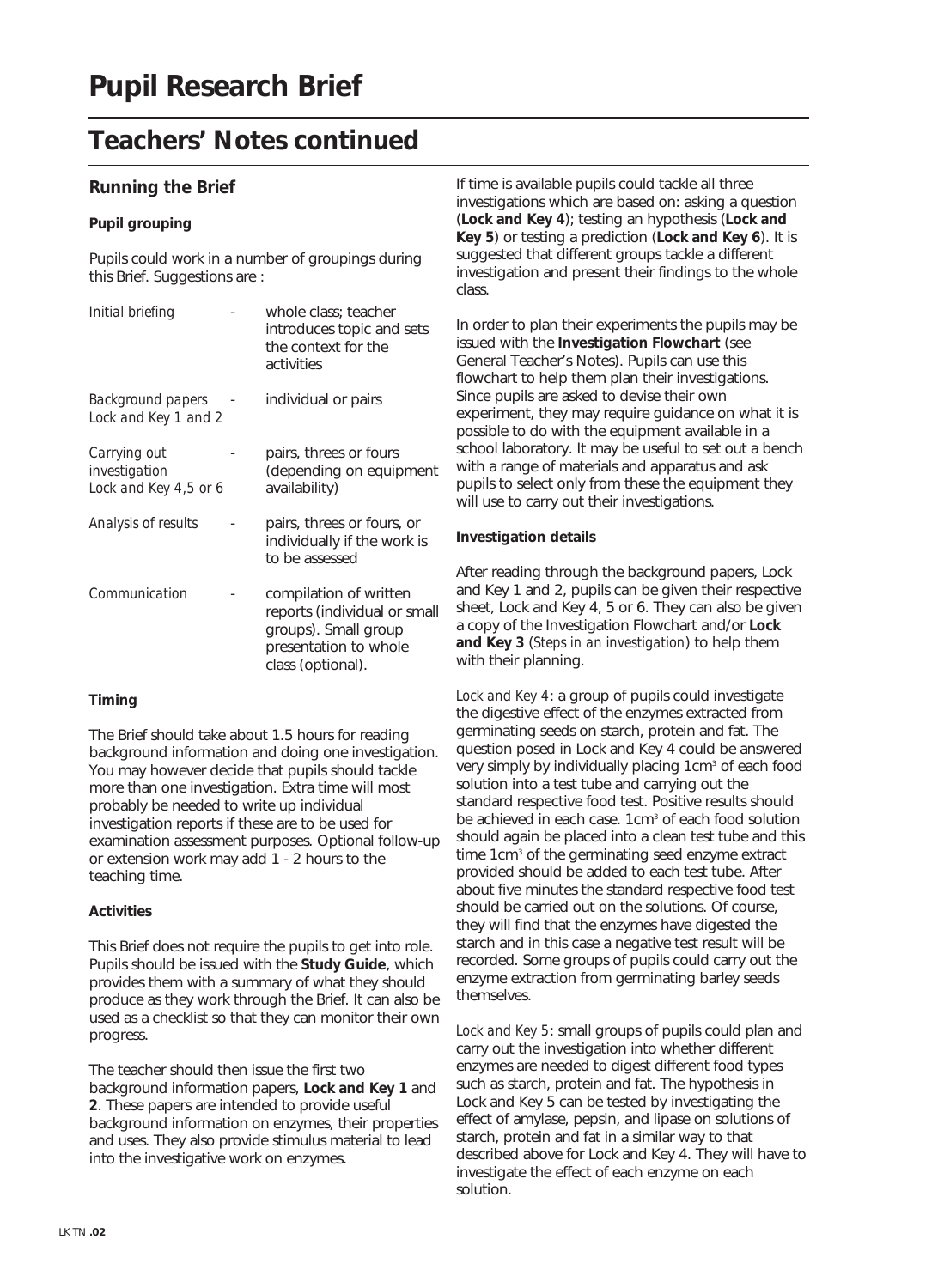# **Teachers' Notes continued**

*Lock and Key 6*: again small groups of pupils could plan and carry out this investigation into the effects of temperature on fermentation. The apparatus shown in Figure 1 of Lock and Key 2 could be used in a selection of water baths pre-set at a range of suitable temperatures. The pupils could count carbon dioxide bubbles passing through the lime-water, or the time taken for the lime-water to turn milky.

#### **Technical details**

#### *Lock and Key 4*

The enzyme extract for each group can be produced by germinating approximately 50 barley seeds on damp blotting paper and crushing them in 10cm<sup>3</sup> of water with a pestle and mortar. The extract should then be filtered before use. It is advisable to test the extract on a starch solution before use. You may need to add amylase to the extract. Alternatively an amylase solution could be used as the extract. The food solutions can be made up in the usual way for food tests. The food tests carried out will vary from school to school.

#### *Lock and Key 5*

Digestive enzyme solutions should be provided, for example, amylase, pepsin and lipase. These can be obtained from suppliers such as Philip Harris or the National Centre for Biotechnology Education. Liquid enzymes tend to work better than powder forms. The food solutions will be made up in the usual way for food tests. The food tests carried out will vary from school to school.

#### *Lock and Key 6*

The equipment for this investigation can be set up as shown in figure 1 of Lock and Key 2. Approximately 4 spatulas of dried yeast should be added to a 10% sugar solution. Bicarbonate solution can be used as an alternative to lime-water. Water baths could be set up in advance at a range of temperatures between 20 and 80°C.

### **Safety issues**

PLEASE NOTE: It is also important that you prepare your own risk assessments for the practical work in this Brief in the usual way.

*Enzymes* Some pupils may be allergic to enzymes and can develop a skin rash if in contact with them. It is suggested that disposable gloves are used when using enzyme solutions.

*Food tests* Risks will vary depending on the tests carried out. Some reagents are caustic. Test strips like "Albustix" should not be placed in the mouth.

### **Assessment issues for** *Experimental and Investigative Science* **(National Curriculum for England and Wales)**

| P | Planning           | Obtaining evidence  |
|---|--------------------|---------------------|
| А | Analysing evidence | Evaluating evidence |

Three sheets taking pupils through the Planning process:

| Lock and Key 4 | <b>Asking Questions</b> |
|----------------|-------------------------|
| Lock and Key 5 | Hypothesising           |
| Lock and Key 6 | Making predictions      |

There is also an *Investigation Flowchart* (see General Teachers' Notes) which pupils can use to help them plan their investigation. The use of these sheets will have to be taken into account when assessing **Skill Area P**, although the full range of marks should be available for investigations based on Lock and Key 4 and 5 since no investigation methods are provided. Investigations based on Lock and Key 6 may be restricted to low to middle marks.

**Skill Areas O, A** and **E.** All mark ranges should be available for investigations based on Lock and Key 5 and 6. Low to middle marks for those based on Lock and Key 4. Analysis and evaluation of evidence will require pupils to demonstrate knowledge and understanding of the properties of enzymes and the factors affecting rates of reaction. How they do this could influence their achievement in **Skill Areas A** and **E**.

### **Assessment issues for** *Experimental and Investigative Science* **(Northern Ireland Curriculum)**

- P Planning O Obtaining evidence
- I Interpreting and Evaluating

See notes for England and Wales. Refrence to **Skill Areas A** and **E** will both apply to the single **Skill Area I** in Northern Ireland syllabuses.

### **Scottish syllabus coverage**

Standard Grade Biology - *Need for Food,* and *Living Factories* Standard Grade Chemistry - *Carbohydrates*